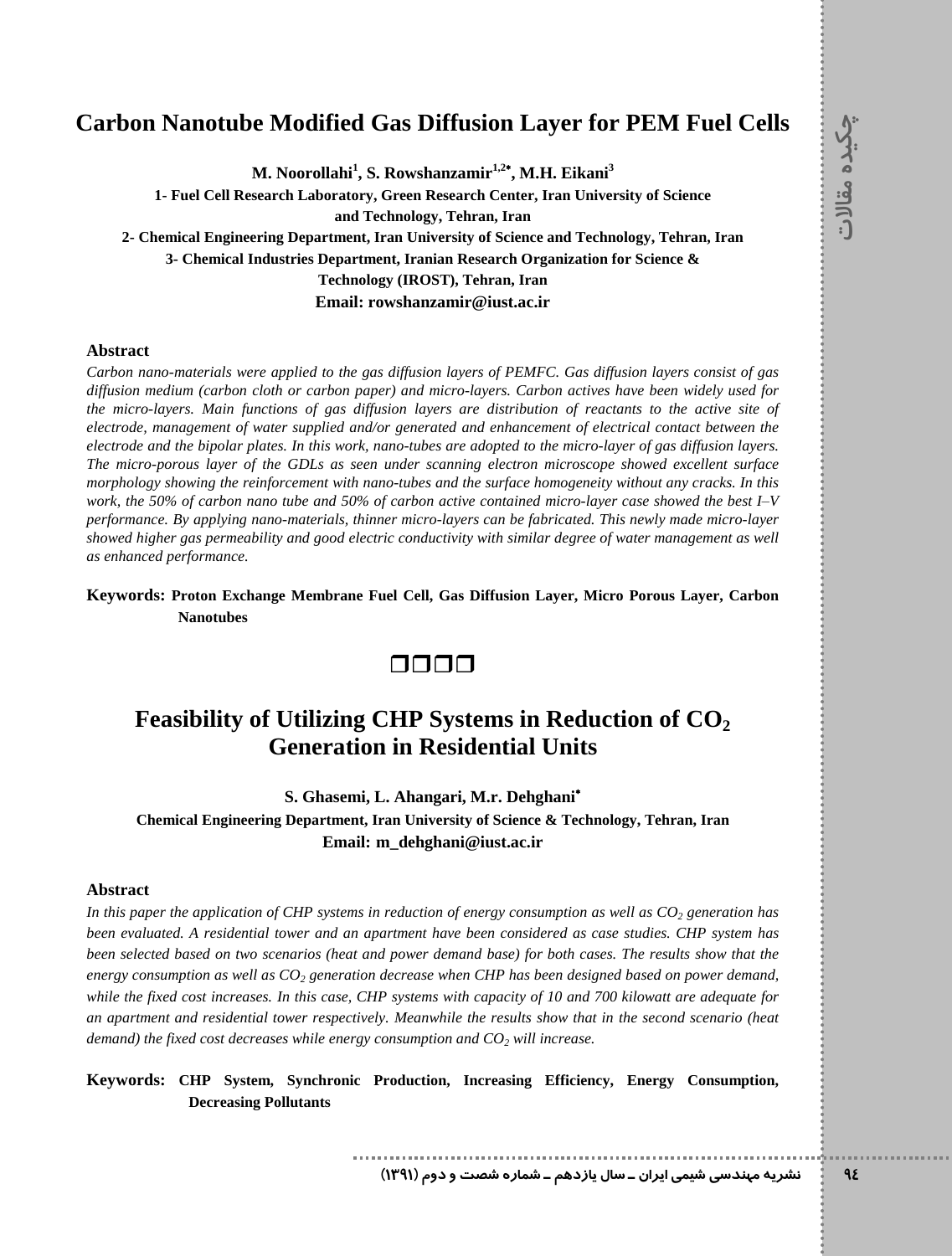# **|̰qNew Strategies in Cleaning of Ultrafitration Membrane Using in Iran Dairy Industries**

**M. Kazemimoghadam 1,2 , T. Mohammadi<sup>1</sup> , S. S. Madaeni<sup>3</sup>**

 **2- Chemical Engineering Department, Malke Ashtar University, Tehran, Iran 1- Chemical Engineering Department, Iran University of Science and Technology, Tehran, Iran 3- Chemical Engineering Faculty, Engineering Department, Razi University, Kermanshah, Iran Email: [mzkazemi@gmail.c](mailto:mzkazemi@iust.ac.ir)[om](mailto:mzkazemi@gmail.com)**

#### **Abstract**

Ultrafiltration (UF) is one of the membrane processes has the most applications in dairy industries such as milk *dehydration and whey concentration. Fouling of UF membranes in the milk industry is mostly due to precipitation of microorganisms, proteins, fats and minerals on the membrane surfaces. Thus, chemical cleaning of the membranes is essential. Results from investigations on a polysulfone UF membrane fouled by* precipitation of milk components are presented. The effect of different cleaning agents on recovery of the fouled *membrane was studied. Results showed that a combination of sodium dodecyl sulfate, EDTA and sodium* hydroxide could be used as a cleaning material to reach an optimum recovery of the membrane used for milk dehydration. It seems that the results obtained on an experimental scale can be applied to an industrial scale, *and the method is able to overcome fouling on any scale.*

**Keywords: Ultrafiltration, Fouling, Chemical Eleaning,Membrane Recovery, Resistance Removal**



# **CO<sup>2</sup> Absorption by Aqueous NaOH Solution in Packed Column: Mass Transfer Coefficient and Absorption Rate**

**M. Asadi, H. Abolghasemi , M. Esmaeili**

**Chemical Engineering Department, Engineering Faculty, Tehran University, Tehran, Iran Email: [hoab@ut.ac.ir](mailto:hoab@ut.ac.ir)**

#### **Abstract**

Gas absorption process with chemical reaction by liquid solvents is widely used in the treatment of acid gases *and gas purification. In this study, CO<sup>2</sup> chemically absorption experiments by aqueous solution of sodium hydroxide (NaOH) have been done in a packed column with Raschig Ring packings. Results are used for* determination of  $CO_2$  absorption rate and volumetric overall mass transfer coefficient ( $K_G$ a). Generally, the volumetric overall mass transfer coefficient  $(K_Ga)$  for  $CO_2$ -NaOH system is function of the process main operating parameters such as liquid volumetric flux, input gas phase mole fraction of CO<sub>2</sub>. Also, these experiments indicated that the overall mass transfer coefficient is enhanced by doubling of liquid volumetric flux and solvent concentration in average of 90% and 70%, respectively. Although,  $CO<sub>2</sub>$  absorption rate is raised by increasing of liquid flow rate and solvent concentration (doubling of each of them), up to 67% and 65%, *respectively*

**Keywords: Absorption Rate, CO2, Volumetric Overall Mass Transfer Coefficient, Absorption Packed Column**

**Iranian Chemical Engineering Journal ñ Vol. 11 - No. 62 (2012)**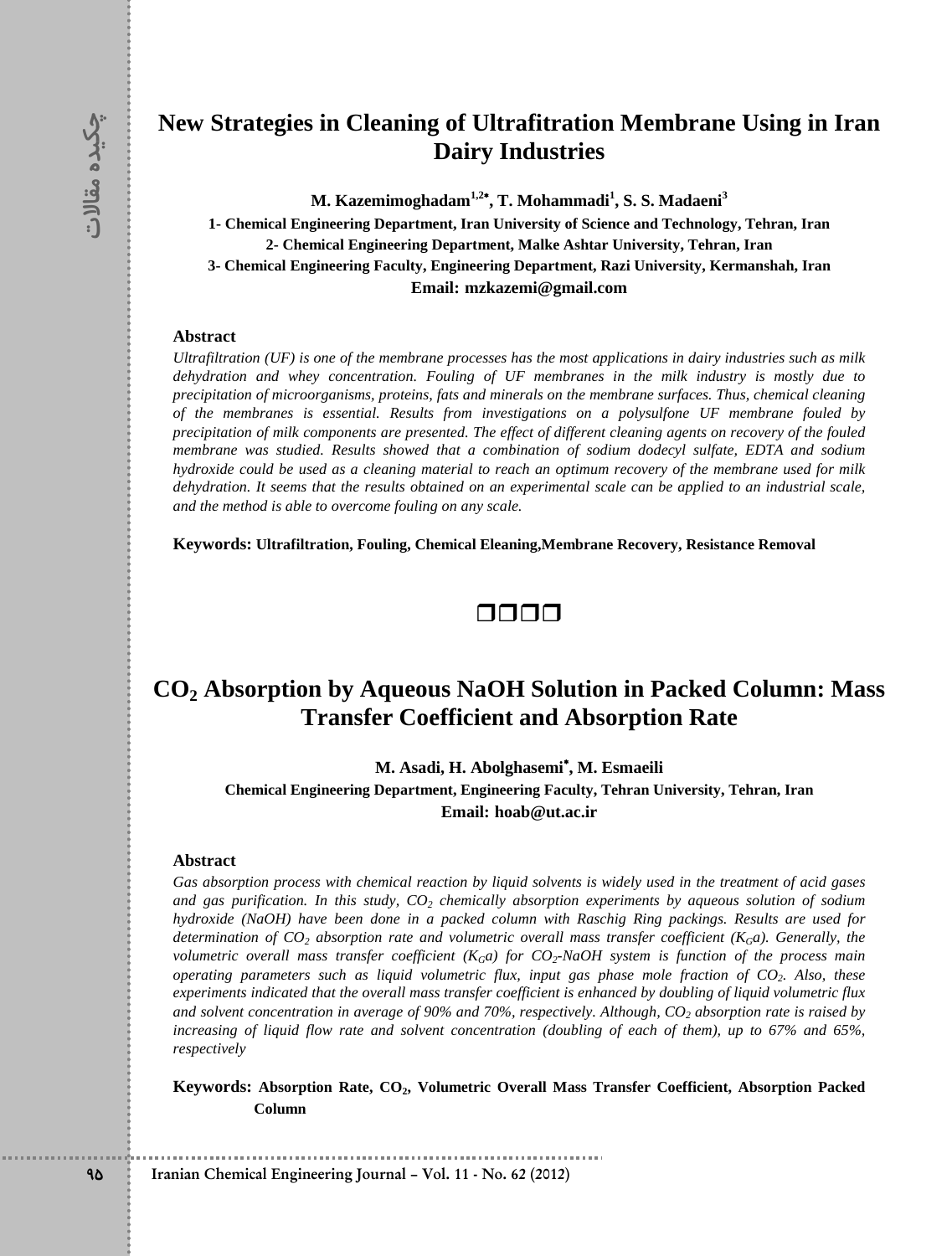# **The Evaluation of Problems Encountered in <sup>q</sup> Radioactive Materials Calorimetry**

**S. Z. Heris , K. Mohammadifard**

### **Chemical Engineering Department, Engineering Faculty, Ferdowsi University of Mashhad, Mashhsd, Iran Email: [Zeinali@ferdowsi.um.ac.ir](mailto:Zeinali@ferdowsi.um.ac.ir)**

### **Abstract**

*Since the discovery ofradioactivity in 1986, by Henry Becquerel, scientific interest has spurred study ofthe properties of radioactive materials. There are approximately 20 radioactive element and also occur in significant quantities in nature (excluding the fission products and transuranic generated by natural fission reactor). Radioactive materials decay by emission of alpha, beta or gamma rays. Calorimetry is the quantitative measurement of heat. Applications of calorimetry include measurements of the specific heats of elements and compounds, phase change enthalpies, and the rate of heat generation from radionuclides. Calorimetry is used as a nondestructive assay (NDA) technique for determining the power output of heat-producing nuclear materials. In performing calorimetry with radioactive materials, there are essentially two major problems: decay heat* effects and protection of the calorimetrist from exposure to radioactivity. In the present study these aspects of *calorimetry is discussed.*

**Keywords: Calorimetry, Radioactive Materials, Decay-Heat, Radiation Safety**



# **Characterization of Nanopores Ordering in Anodic Alumina with Image Processing Techniques**

**G. H. Sodeifian <sup>1</sup> , M. J. Abdollahifard 2 , M. Abdollahi<sup>1</sup>**

**1- Chemical Engineering Department, Engineering Faculty, University of Kashan, Iran 2- Electrical Engineering Department, Amirkabir University of Technology, Tehran, Iran Email: [Sodeifian@kashanu.ac.ir](mailto:Sodeifian@kashanu.ac.ir)**

### **Abstract**

*Image processing techniques are recently employed in chemical engineering problems to evaluate and quantify result of experiments. Some of the most applications of image processing are the fabrication process of nanowires, membranes and catalysts. A new method to identify domains and quantify ordering degree of SEM* micrographs of anodic porous alumina is presented in this paper. This method begins by take SEM micrographs *from pores and identifying their centers, then their neighbors are detected and hexagons are identified. Then* based on the configuration of neighboring pores an angel is assigned to the central pore of the hexagon. A *spreading algorithm is proposed based on concatenating neighboring pores so that the standard deviations of* angels of the whole domain do not exceed a specific threshold. Domain sizes are used as quantification criteria *for anodic oxide aluminum ordering. Using the proposed technique proper anodization time to develop optimum domains in dif erent anodization conditions could be achieved. Our algorithm greatly excels previous approaches identifying domain borders.*

**Keywords: Anodic Aluminum Oxide, Degree of Ordering, Nanostructures, Image Processing**

**¹Á{ Á d ÃZ¼ / ºÅ{ZË µZ / ½YËY 'Ì Ê|ÀÆ» ÄË¿**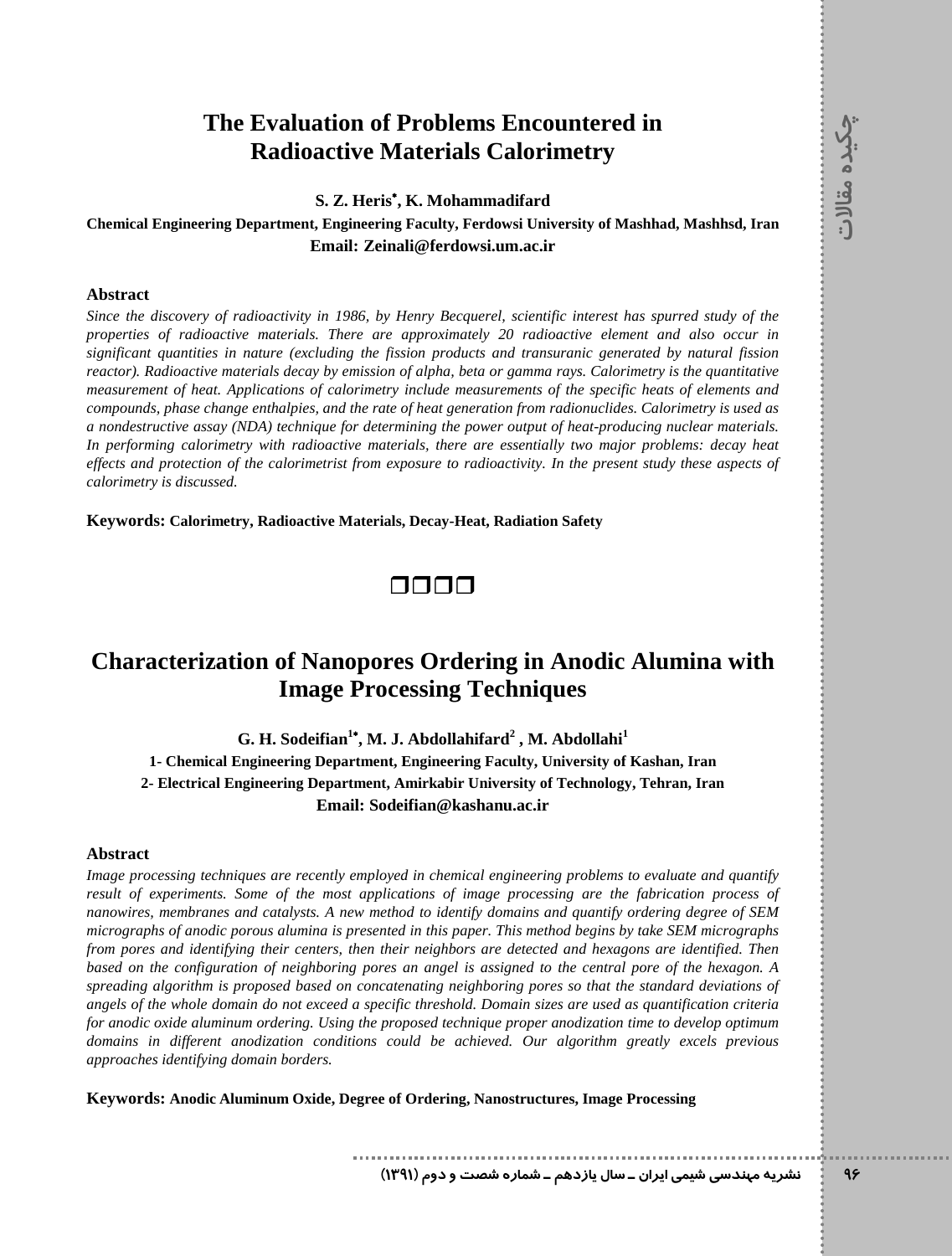## **|̰qThe Effect of Fuel Cell Operational Conditions on the Water Content Distribution in the Polymer Electrolyte Membrane**

**B. Tavakoli, R. Roshandel**

**Energy Engineering Department, Sharif University of Technology, Tehran, Iran Email: [roshandel@sharif.edu](mailto:roshandel@sharif.edu)**

#### **Abstract**

Models play an important role in fuel cell design and development. One of the critical problems to overcome in the proton exchange membrane (PEM) fuel cells is the water management. In this work a steady state, two *dimensional, isothermal model in a single PEM fuel cell using individual computational fluid dynamics code was* presented. Special attention was devoted to the water transport through the membrane. The effect of current *dimensional, isothermal model in a single PEM fuel cell using individual computational fluid dynamics code was<br>presented. Special attention was devoted to the water transport through the membrane. The effect of current<br>de* Our simulation results show the reduction of reactant concentration in flow channels has a significant effect on electrochemical reaction in the gas diffusion and catalyst layer. Different fluxes are compared to investigate the effect of operating condition on the water fluxes in membrane. The model can be used for comparison of *dif erent polymer membrane performance. The model prediction of water content curves are compared with one dimensional model predictions data reported in the validated open literature and a good compatibility were observed.*

**Keywords: Fuel Cell, Polymer Electrolyte Membrane, Modeling, Water Content**



## **Waste Electric and Electronic Equipment (WEEE) a Valuable Source to Recycle**

**H. Darabi, S. Yaghmaei**

**Chemical & Petroleum Engineering Department, Sharif University of Technology, Tehran, Iran E-mail: [yaghmaei@sharif.](mailto:yaghmaei@sharif.) edu**

#### **Abstract**

The increasing production and rapid changes of electric and electronic equipments as well as their short useful life have created a large stream of waste electric and electronic equipment (weee). Although there are some *disposal and burning methods to manage e-waste, these conventional methods have several economical and environmental disadvantages. E-wastes are composed of many dif erent materials and their component make up is relatively complicated. Moreover reported data from dif erent organizations shows the increasing amount of* waste stream. As a result it is necessary to have an appropriate infrastructure, a comprehensive program and an *ef ective management to recycle electronic waste ef ectively. In recent years many countries and organizations* have drafted legislation to improve the reuse, recycling and other forms of recovery in order to reduce the disposal of such wastes. Fortunately there have been effective measures in this field in our country Iran.

In this paper, we briefly study electronic waste stream in terms of materials and components and amount of *waste, recycling process including general steps of the process, advantages, e-waste management, collection system and related environmental problems and also recycling measures and programs in Iran.*

**Keywords: Waste Electric and Electronic Equipment (Weee), Recycle, Environmental**

**Iranian Chemical Engineering Journal ñ Vol. 11 - No. 62 (2012)**